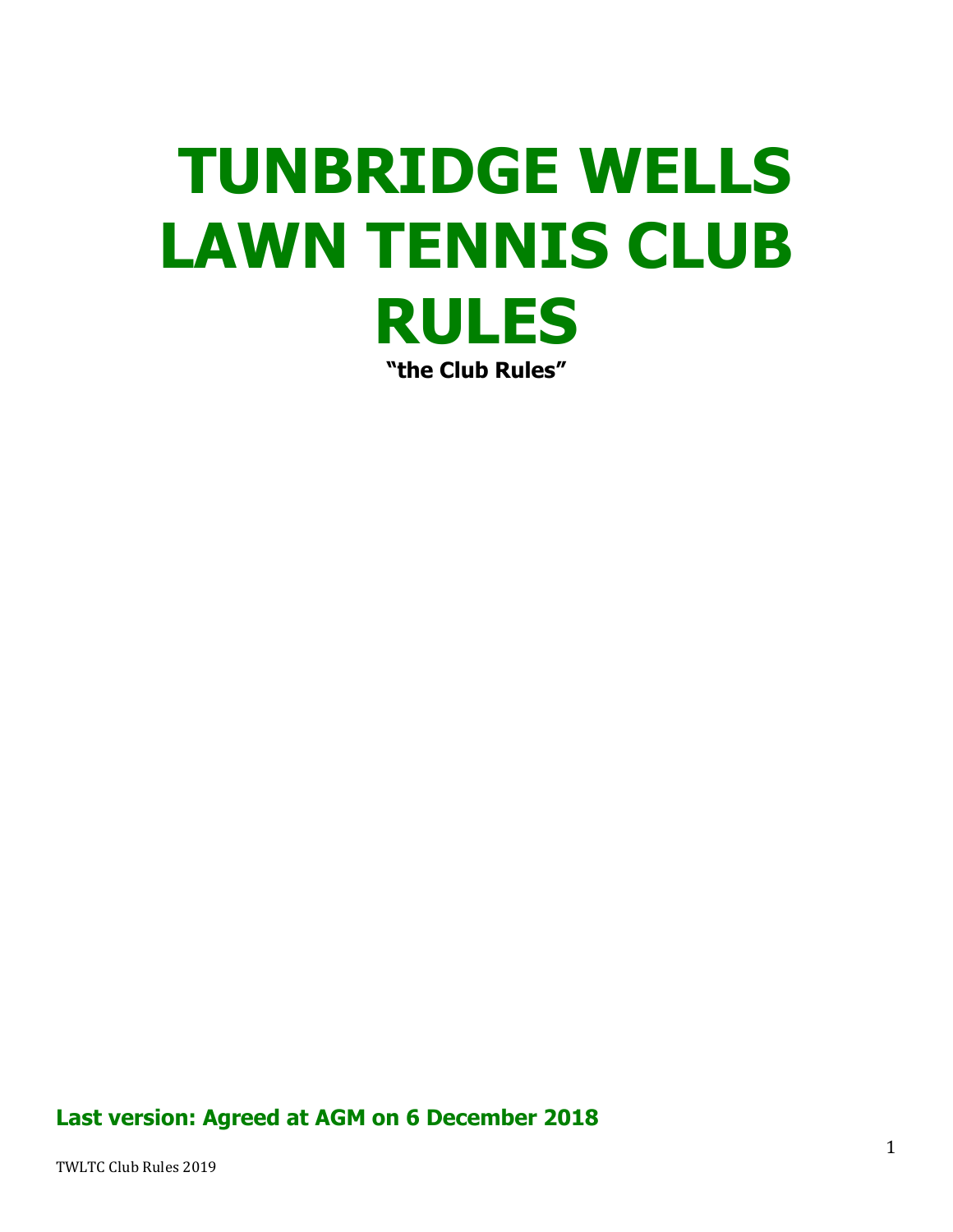## **1 NAME**

1.1 The Club shall be called "The Tunbridge Wells Lawn Tennis Club" and shall have for its principal objective the provision of facilities for playing and the promotion of participation in tennis on an amateur basis in Tunbridge Wells, Kent and the surrounding area ("the Club").

## **2 LTA**

2.1 The Club shall become and shall continue to be an Associate of the Kent County Lawn Tennis Association ("KCLTA") and thereby shall become an Associate of the Lawn Tennis Association Limited ("LTA").

## **3 MEMBERSHIP**

- 3.1 Membership of the Club will be available to all members of the community regardless of sex, age, disability, nationality, ethnicity, sexual orientation, religion or any other belief or characteristic. The Club shall consist of playing and non-playing members and honorary members. The types of category of playing and non-playing members shall be determined by the Committee. The numbers in each category may be limited by the Committee from time to time so as to be commensurate with the facilities available, but any such limitation will be applied on a similar non-discriminatory basis as set out above. Adult playing members shall be voting members.
- 3.2 The Club Officers (Chairman, Secretary, and Treasurer) will receive free membership of the Club during the year they are in office.
- 3.3 Members are requested to carry such identification as the Committee decides.

## **4 OPENING OF CLUB**

- 4.1 The Club shall be open throughout the year\* except that the Committee may restrict the use of courts by members during the period of official tournaments.
- 4.2 The dates and hours of opening of the Clubhouse and bar shall be determined by the Committee and displayed on the Club notice board and the Club website.
- 4.3 \* The Club gates on Cumberland Walk will be locked one day in each year (local regulation).

## **5 FINANCE**

5.1 Subscriptions for the ensuing year will be decided at the Annual General Meeting on the advice of the Treasurer. Subscriptions will be kept at levels which are not a significant obstacle to persons who wish to participate in the sport. Any profits on a year-to-year basis will be used primarily to improve and maintain the Club's existing facilities or to make provision for future maintenance or improvement. No surpluses or assets will be distributed to members or third parties. The Club operates a rolling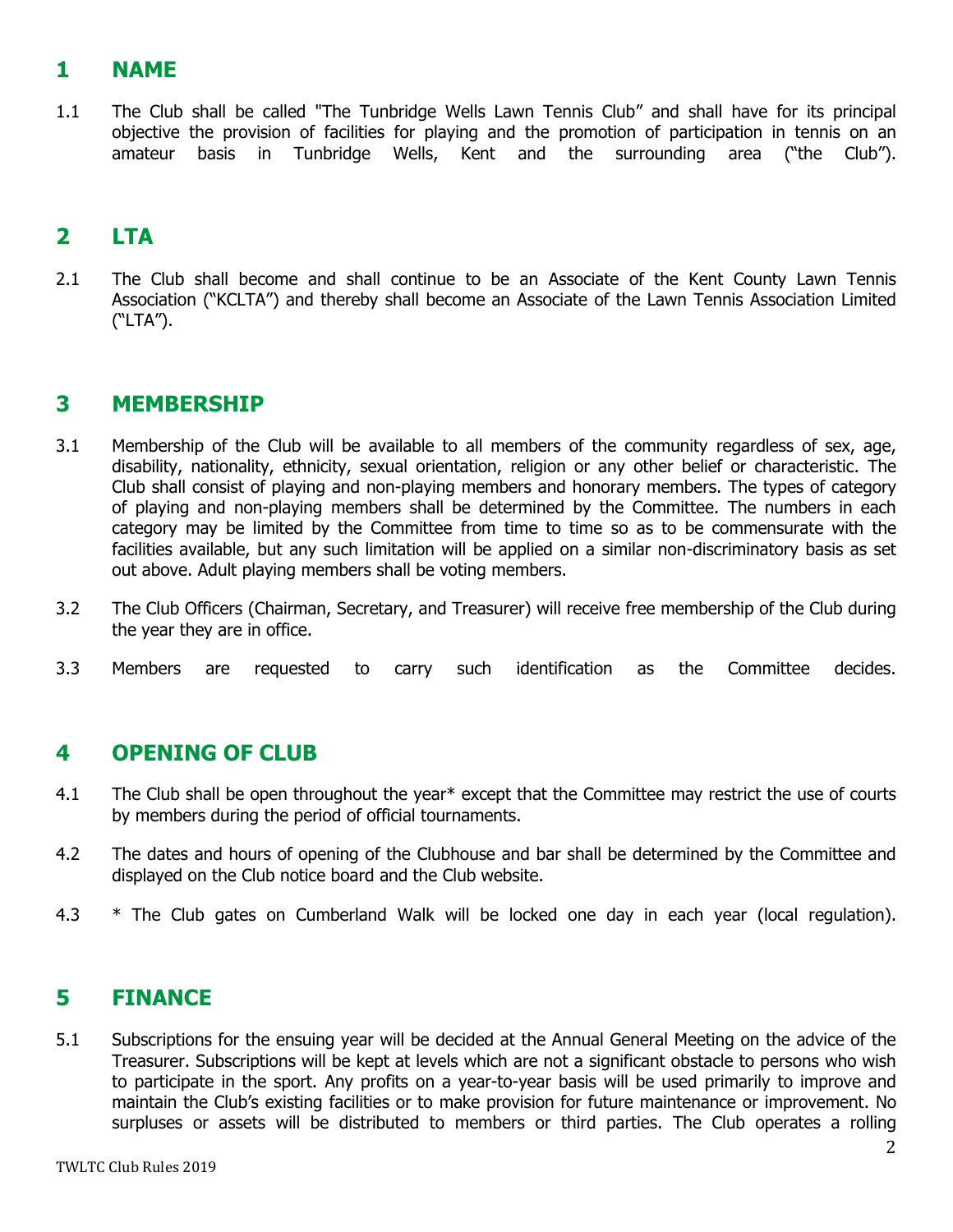subscription allowing members to join on any day of the year for a period of 12 months. Any member who has not paid the subscription fee within 28 days of their renewal date is liable to have the facilities of the Club withdrawn. If a member allows their membership to lapse beyond 28 days of their renewal date, a joining fee at current rates shall be paid to re-join the Club.

- 5.2 The Treasurer shall keep a record of all income and expenditure and shall prepare a statement of account which shall be audited by a qualified accountant whether or not a member, independent of the Committee, appointed by the Annual General Meeting (or failing such appointment, by the Committee). This statement of account shall be presented for approval at the Annual General Meeting or when requested by the Committee. The Committee shall have the discretion to pay the auditor a fee.
- 5.3 The Committee shall decide signatories for payments on behalf of the Club. Signatories shall be members of the Committee and the management team and no sum shall be withdrawn from a Club bank account except by cheque signed by two of the signatories or by authorised use of the Club debit card, or authorised BACS payment direct from the bank account.
- 5.4 The Committee shall have power to borrow funds for any purpose specifically authorised at a general meeting and may issue debentures secured on the assets of the Club or raise loans.

## **6 MEMBERS**

- 6.1 Every candidate for election as a member shall submit a completed application form to the Club Office. Election shall be by the Committee who shall have absolute discretion. Pending election, a candidate may be allowed to use the Club by sanction of the Secretary and one other member of the Committee. Any person who is aggrieved by a refusal of his or her application may appeal to the Appeal Panel within 21 days of such refusal.
- 6.2 Honorary membership (including Honorary Life membership) shall be strictly limited and at the discretion of the Committee and shall be by way of reward for special services to the Club.
- 6.3 Members shall, before leaving the ground, liquidate every expense incurred by themselves and their guests and shall pay for or make good any damage to the property of the Club.

#### **JUNIOR MEMBER RESTRICTIONS**

6.4 The Committee may determine restrictions on the use of facilities by junior members at its discretion.

#### **GUESTS**

- 6.5 All guests to the Club must be duly introduced by a member who will enter the names of those guests into and sign "The Visitors" Book. Provided that:
	- 6.5.1 not more than three guests are introduced by any one member on any one day;
	- 6.5.2 quests do not play more than three times in any calendar year except with the permission of the Committee;
	- 6.5.3 the member introducing a playing guest has signed the Visitor'<sup>s</sup> book and paid the guest fee before play takes place. The fee may be paid to any member of the Committee, the Groundsman, the Club Manager/Assistant Manager, the Club Administrator, at the bar or as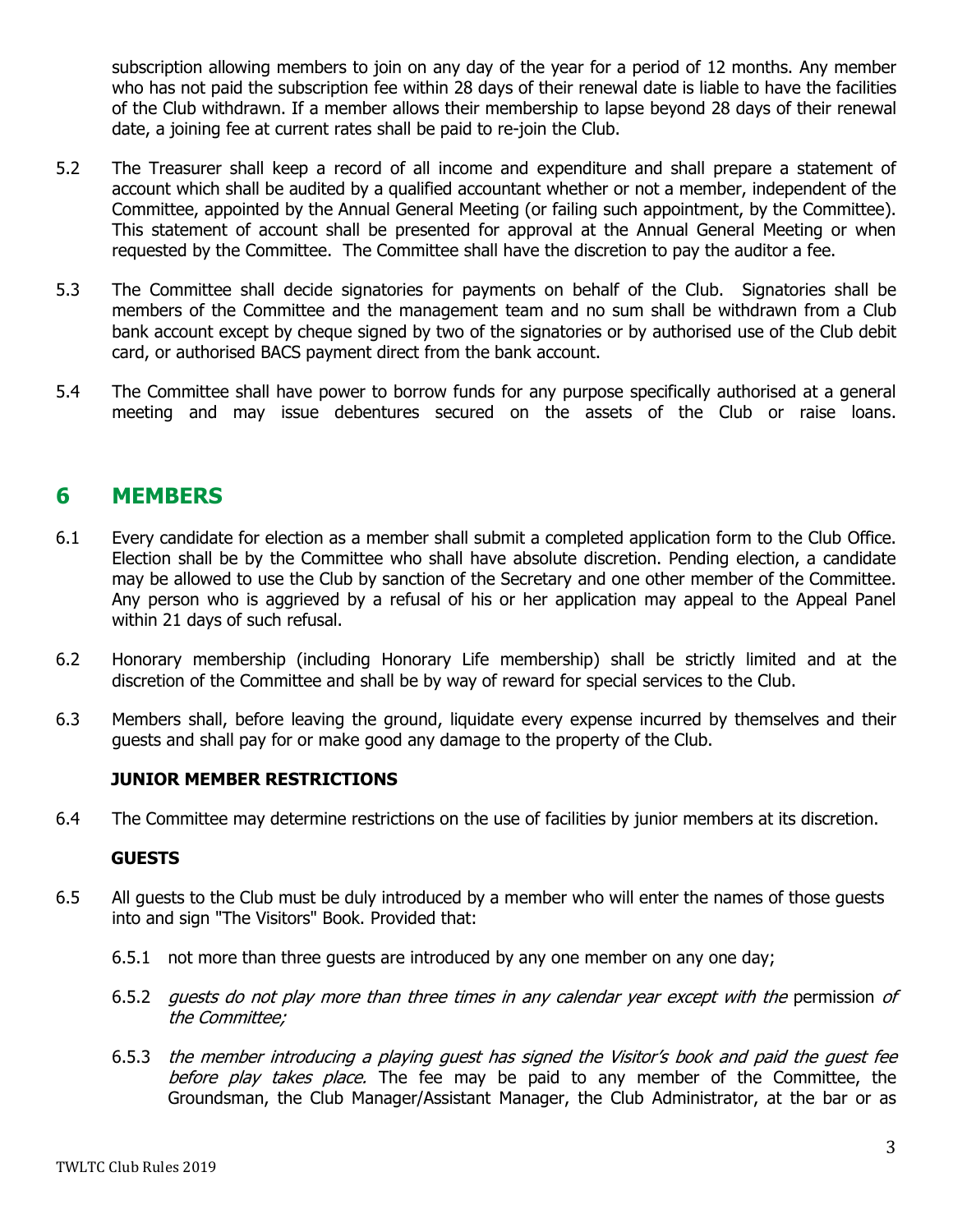otherwise directed by the Committee. In the first instance, it should be paid at the office or the bar.

- 6.6 The member introducing a guest shall be responsible for his guest strictly observing these Rules, the membership terms and conditions and any other club regulations and shall not leave the Club premises before his guest.
- 6.7 No person whose membership has been terminated or who has been otherwise disciplined under Rules 7.17-7.21 hereof or whose application for membership of the Club has ever been rejected shall at any time be introduced as a guest.
- 6.8 Every member of a visiting match team shall, providing that he is a member of a Club affiliated to the Lawn Tennis Association or of the Kent County Lawn Tennis Association, be treated as an associate member for the day and every competitor, parent or guardian of a junior competitor playing in or official at a tournament or competition taking place at the Club shall be treated as an associate member for the period of the tournament. Any other guest shall be liable to the aforementioned conditions.

#### **PARENTAL MEMBERSHIP**

6.9 Parents and guardians of junior members who attend the Club's premises with the relevant junior member shall be deemed to be "Parental Members" of the Club for the period whilst they remain on the Club premises with the junior member. "Parental Members" shall be entitled to use the Club premises and facilities but shall not be entitled to play tennis or vote.

#### **RESIGNATION**

6.10 Members may resign at any time, but no refund of subscription will be available. The Club has an injuries/illness policy, a copy of which is available on our website and on the Club noticeboard.

## **7 THE COMMITTEE**

#### **OFFICERS**

7.1 The Officers of the Club shall be a Chairman, a Secretary, and a Treasurer who shall be members exofficio of the Committee. Only members of the Club may be Officers.

#### **COMMITTEE AND SUB-COMMITTEES**

7.2 The general management of the Club shall be in the entire control of a committee of up to six elected Committee members, in addition to the Officers of the Club. An Appeal Panel of five members who shall not be members of the Committee or officers of the Club shall be elected at each Annual General Meeting for the purposes set out in clauses 6 and 7.20. A list of Committee members and the Appeal Panel shall be displayed on the Club notice board and on the Club website. Only members of the Club shall be eligible for election to the Committee or the Appeal Panel.

If the member or guest fails to appear before the Committee as required by the Committee, the Committee shall make a decision without a hearing. If the member or guest appears as required, the Committee will consider any submissions made by the member or guest before making its decision.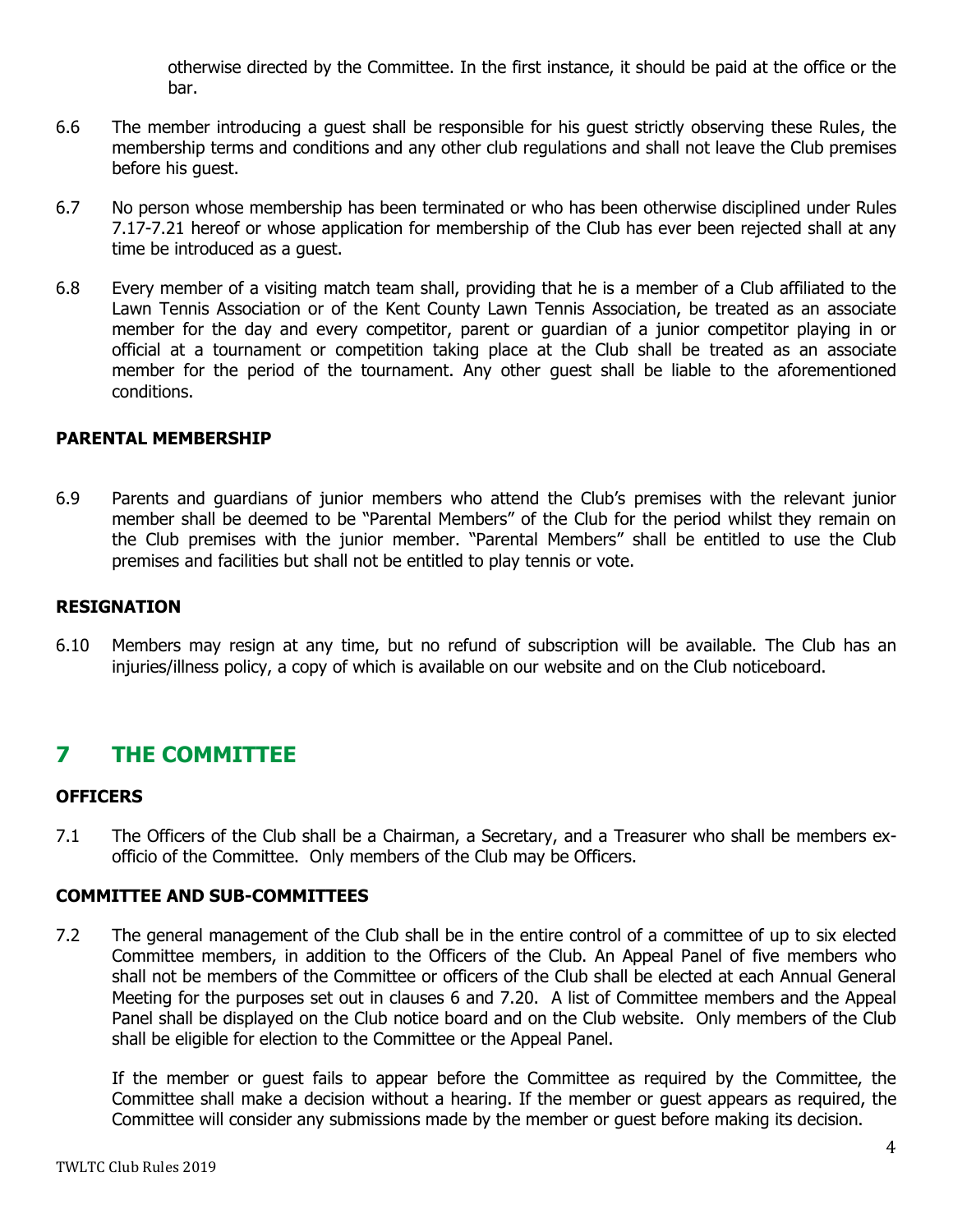- 7.3 The elected Committee shall have the power to fill casual vacancies. In such an event the Committee shall advertise the vacancy on the Club notice board and Club website (for two weeks) and appointment to the Committee shall be by majority vote of the Committee.
- 7.4 The Committee may delegate any part of its duties to a sub-committee appointed for the particular purpose in question. Such a sub-committee may be composed of any voting members of the Club. The Secretary shall be an ex-officio member of every sub-committee, and the Treasurer shall be an exofficio member of any sub-committee which is to handle cash or to authorise expenditure. The Chairman and the Manager shall receive notice of, shall be entitled as of right to attend and, in the case of the Chairman, vote, at any sub-committee meetings. They shall also be sent minutes of all subcommittee meetings within 14 days of the meeting having taken place.
- 7.5 No employee of the Club may serve on the Committee or any sub-committee except if such employee works for not more than 20 hours per month.

#### **COMMITTEE'S DUTIES**

- 7.6 The Committee duties shall include responsibility for:
	- 7.6.1 Bar and Catering and sale of alcohol
	- 7.6.2 The courts, grounds and club house
	- 7.6.3 Club tournaments, competitions and matches
	- 7.6.4 Open tournaments and competitions
	- 7.6.5 Club evenings and other social events and activities
	- 7.6.6 Coaching
	- 7.6.7 Oversight of management of the Club and its finances.
- 7.7 All Committee members attending a meeting, including the Chairman, shall have a vote on motions before the Committee. In the case of an equality of votes the Chairman shall also have a casting vote. Five Committee members shall be a quorum. Voting shall be by simple majority.
- 7.8 Should any question arise that is not provided for by these rules and by the Club Regulations, the Committee shall decide such questions and its decision shall be final. Voting by proxy shall not be permitted.
- 7.9 The Committee shall meet at least four times in every year and at such other times as circumstances may require. The Secretary shall give to each member at least seven days' clear notice of a committee meeting. The Secretary, or if not present at any meeting, another Committee member, shall take minutes of all proceedings of the Committee and supply all members of the Committee with a copy within 21 days of such meeting, and within 14 days of the minutes being supplied to the Committee an overview of such minutes shall be posted on the Club notice board and Club website once there is a secure portal in place.

#### **CLUB REGULATIONS**

7.10 The Committee may from time to time make, repeal and amend policies and codes collectively referred to as "Club Regulations" for the use of the courts and the Club premises, for the conduct of members and generally for the management of the Club, provided that all regulations must be consistent with the Club Rules. All Club Regulations are binding on the members until repealed by the Committee or set aside by a resolution of a General Meeting of the Club.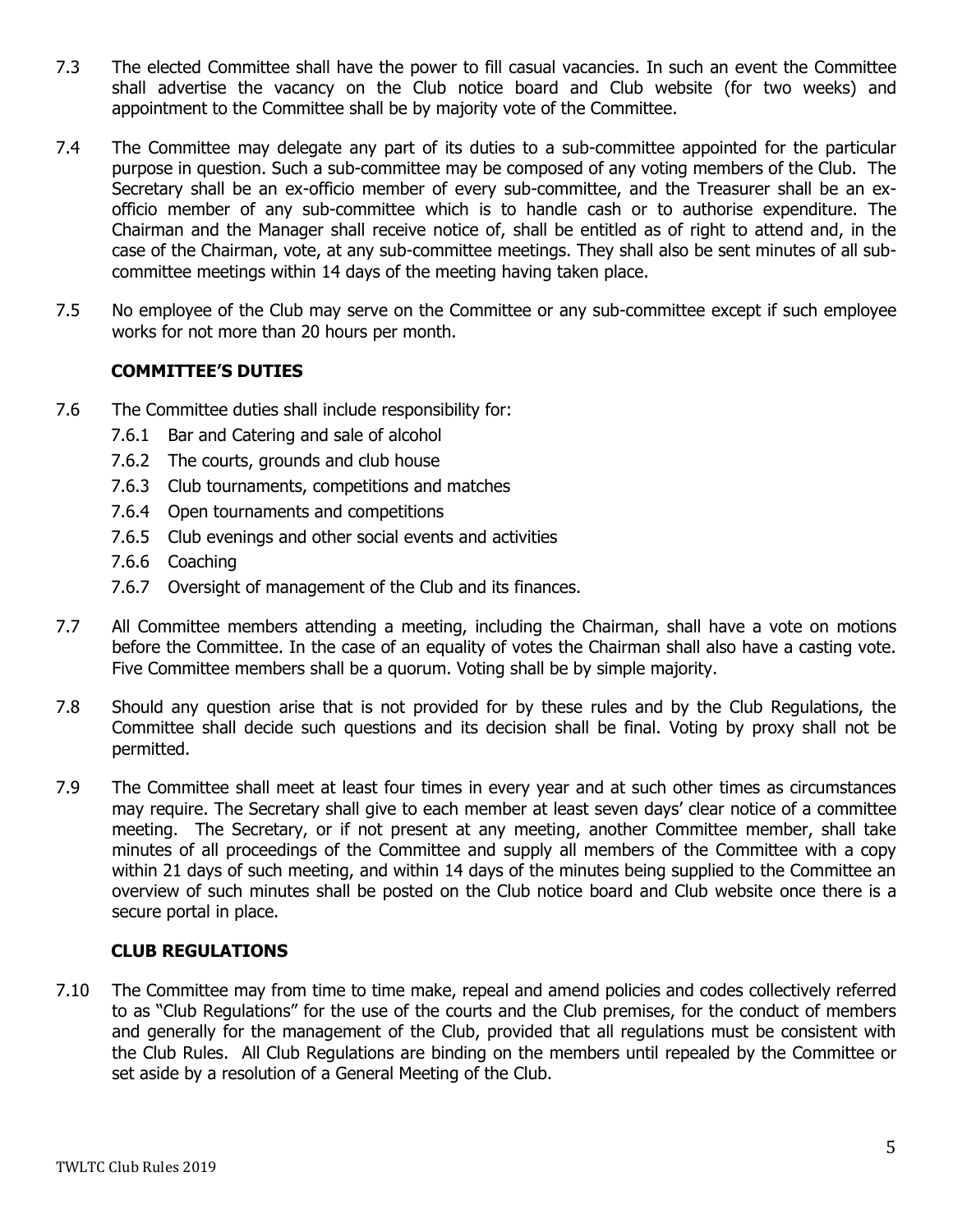#### **SUPPLY OF INTOXICATING LIQUORS**

- 7.11 No intoxicating liquor shall be sold or supplied or allowed to be consumed except to members and their guests in the Club, such persons being aged 18 or over. Intoxicating liquor may be sold to guests introduced by members. That member must remain on the Club premises so long as any of his guests remain there.
- 7.12 The purchase of intoxicating liquor for supply by the Club shall be at the absolute discretion of a subcommittee called "The Bar & Catering Sub-Committee".
- 7.13 No person shall receive, at the expense of the Club, any commission or similar payment deriving from the purchase of intoxicating liquor by the Club. Similarly, no person shall receive a pecuniary benefit from the supply of alcohol by the Club to its members or their guests.
- 7.14 Intoxicating liquor shall not be supplied on the Club Premises other than by or on behalf of the Bar and Catering Sub-Committee and all profits shall be at the disposal of the Committee for the general benefit of the members.
- 7.15 The permitted hours for the supply of intoxicating liquor shall be those fixed for the Tunbridge Wells Licensing District. They may be varied from time to time as is allowed by law and in the terms and conditions of any licence, certificate or order granted under the Licensing Acts in respect of the Club Premises. Notice of these hours will be posted in the Clubhouse.

#### **DISCIPLINE**

- 7.16 The Club and all members shall accept and shall be bound by the Rules and the Disciplinary Code of the LTA ("the LTA Rules") and the General Rules and Constitution of the KCLTA (the "County Rules") in force from time to time including amendments made hereafter, insofar as the same are relevant to the activities of the Club.
- 7.17 All unlicensed and unregistered coaches shall, and all guests to the Club for the purpose of playing tennis will so far as reasonably practicable, be required to accept and be bound by the LTA Rules and the County Rules.
- 7.18 All members shall accept and all persons mentioned in 7.18 above shall so far as reasonably practicable be required to accept that the Contracts (Rights of Third Parties) Act 1999 shall apply to the agreement between themselves and the Club and that the LTA and the KCLTA may enforce any breach thereof but only insofar as it relates to a breach of the LTA Rules or the County Rules.

#### **CONDUCT**

7.19 The Committee shall have power to terminate or decline to renew the membership of, or suspend or exclude from the Club premises any member or guest (including parents or guardians of minors) whom it considers guilty of a breach of the Club Rules or Club Regulations or the KCLTA Rules or the LTA Rules or of misconduct or of offensive behaviour to any other member, guest or employee. In such case 14 days' written notice shall be given to the offending member or guest, detailing the allegations against them and requesting they appear before the Committee to answer the complaints made. Any member or guest who is aggrieved by a decision of the Committee may within 21 days appeal in writing to the Appeal Panel which shall determine whether to affirm the decision or make a different decision. Appeals will be heard as soon as possible and in any event within 28 days of the appeal being lodged.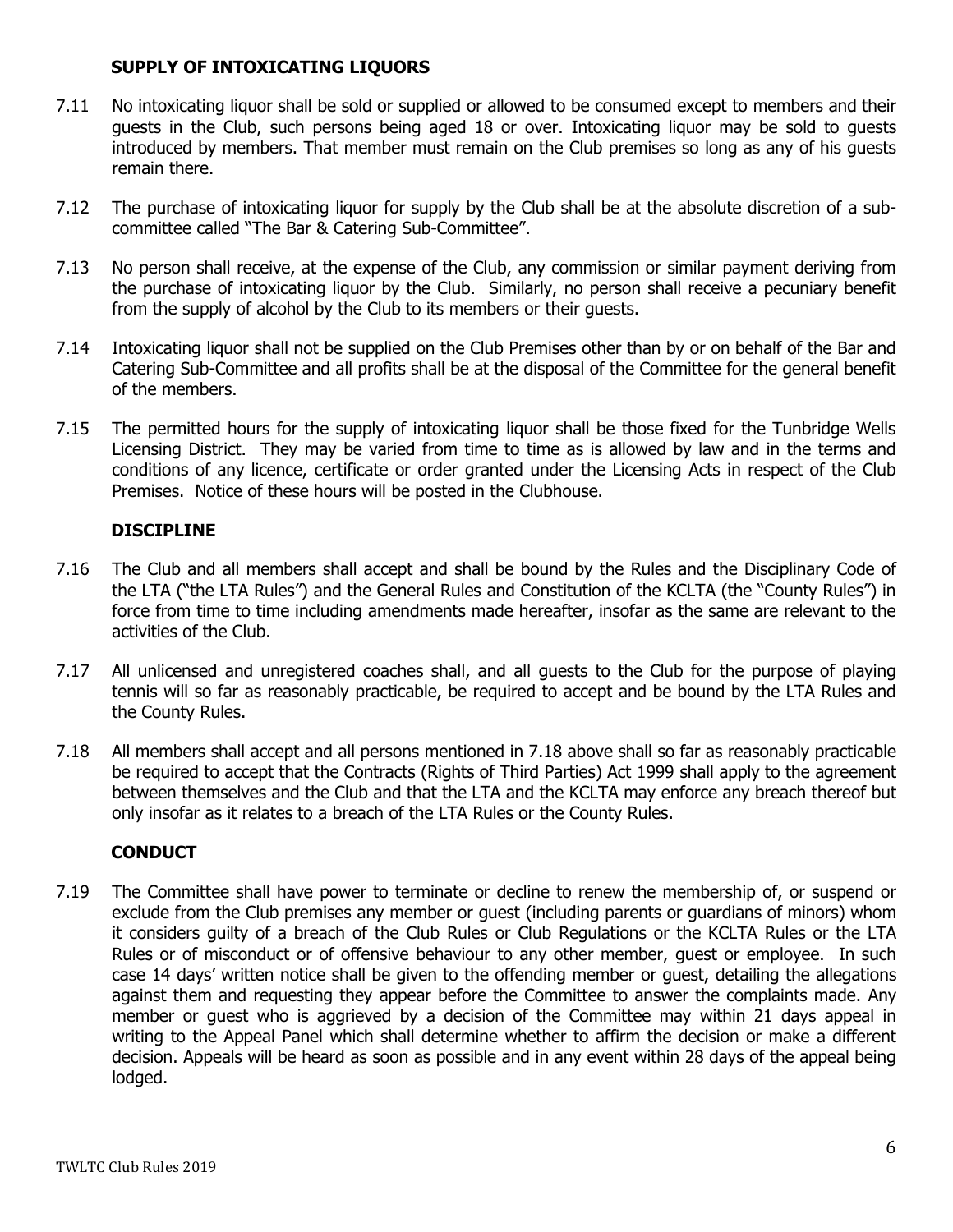7.20 In the case of breaches which the Chairman and/or Committee consider of extreme severity, the Chairman and/or Committee may require the immediate suspension of any member's or guest's right to attend the Club's premises pending the conclusion of the process set out in 7.20 above.

#### **ELECTIONS**

7.21 The Officers and then the Committee shall be elected at the Annual General Meeting. Each candidate shall be proposed and seconded by voting members of the Club who shall submit their nominations in writing to the Secretary 14 days prior to the Annual General Meeting, together with assurance that the nominees are willing to serve. Should there be the same number, or not enough, proposals to fill the vacant posts then all the nominees will be considered to have been elected without a vote. If there are vacant posts remaining after acceptance of all these nominees, the Committee shall fill any vacancies from voting members. Should the nominations exceed the number to be elected, they shall be submitted to a ballot of the voting members present at the meeting. The Chairman shall decide whether such a ballot shall be secret or by raise of hands at the meeting.

## **8 GENERAL MEETINGS**

#### **ANNUAL GENERAL MEETING**

- 8.1 An annual general meeting shall be held once in each calendar year, in November, if possible and in any case not more than fifteen months after the previous meeting.
- 8.2 The Committee may call an extraordinary general meeting at their discretion or on the receipt of a requisition signed by twenty voting members of the Club or, if the total membership be less than 100, by one fifth of the members. Reasonable notice should be given to members of an EGM.

#### **NOTICE**

8.3 The Secretary shall give members 28 days' notice of the date of any general meeting by posting such notice on the Club notice board and on the Club website and similarly give members 7 days' notice of the agenda. Any member wishing to submit a resolution for consideration at a general meeting must send a copy of this to the Secretary at least 14 days before the meeting.

#### **QUORUM**

8.4 At any general meeting twenty voting members shall be a quorum.

#### **RIGHTS OF MEMBERS**

8.5 Every member shall be entitled to be present and to speak at any general meeting and if over the age of 18 years a voting member shall be entitled to vote.

#### **VOTING**

- 8.6 In the case of an equality of votes, the Chairman shall have a casting vote, except for the election of Officers and Committee members.
- 8.7 Proxy votes will not be allowed at any general meeting.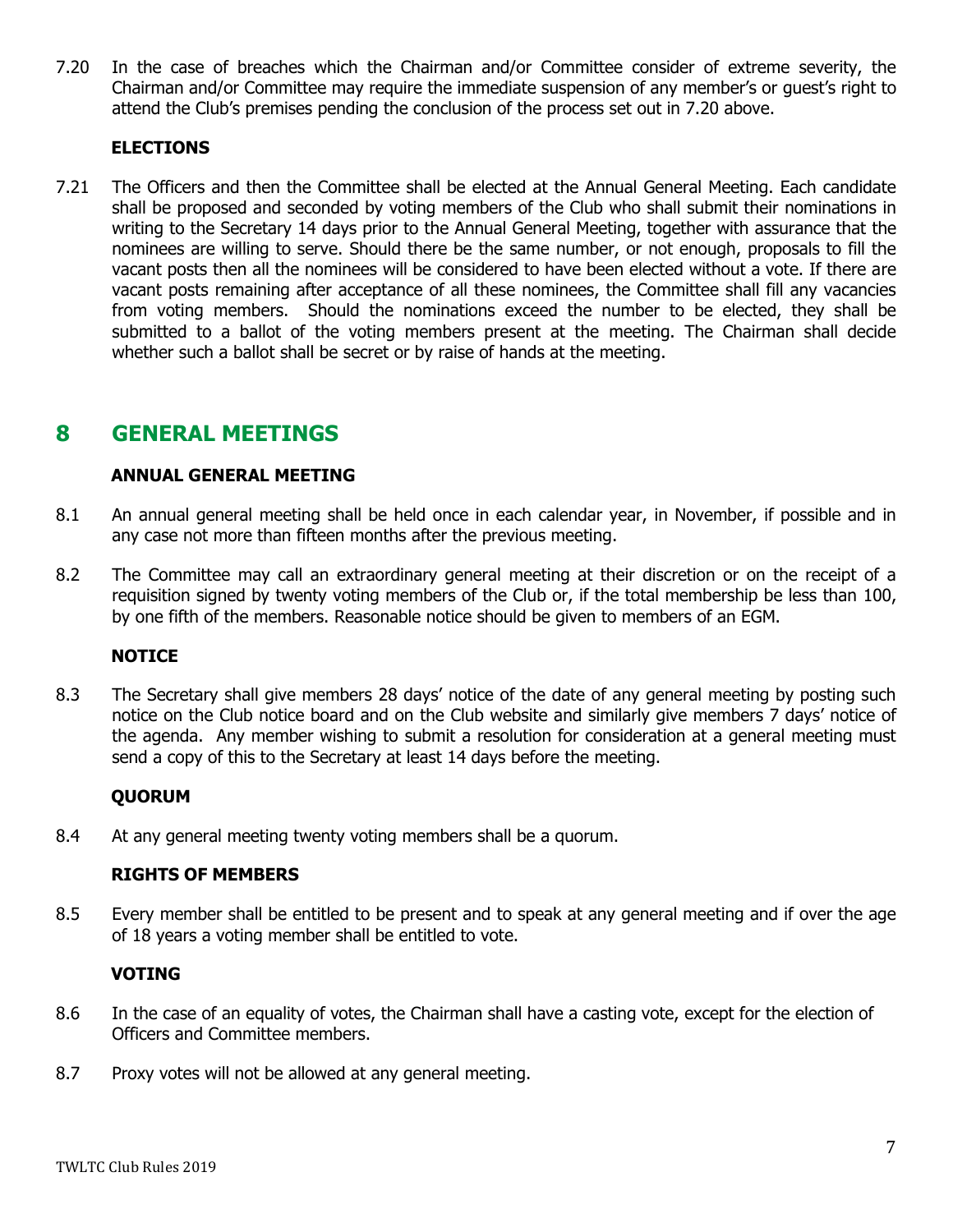## **9 ENFORCEMENT**

- 9.1 The Committee, at its discretion, shall have power to enforce or relax the strict observance of these Rules, except Rules 5, 7, 11 and 12, which may only be relaxed by a majority decision of two-thirds of those present at a general meeting.
- 9.2 Any relaxation of the Rules will be communicated on the Club notice board and on the Club website.

## **10 DISPLAY**

10.1 A copy of the Club Rules and the Club Regulations shall be displayed on the Club notice board and on the Club website and all members shall be deemed to be conversant therewith.

## **11 DISSOLUTION**

- 11.1 The Club shall be dissolved on the passing of a resolution to that effect at an extraordinary general meeting after due notice by a majority of two-thirds of those present and voting.
- 11.2 Such a general meeting shall appoint a committee to wind up the affairs of the Club and any surplus assets may not be made over to members, but shall be given or transferred to another registered CASC or a registered charity or the Lawn Tennis Association Ltd to be used by them in related community sports.

## **12 ALTERATION OF RULES**

12.1 These Rules shall not be altered, except at a general meeting after due notice, and then only by a majority of two-thirds of those present and voting.

## **13 SETTLEMENT OF DISPUTES**

13.1 If any dispute or difference between members, or between one or more members of the Committee shall arise out of the application of these Rules, a decision of the Committee, or otherwise, the matter in dispute shall be determined by a single arbitrator. Such arbitrator shall be agreed between the parties or (if the parties cannot agree) he shall be appointed by the Chairman for the time being of the Lawn Tennis Association. The award of such arbitrator shall be final and binding upon all members and the Committee.

## **14 LIABILITY**

14.1 Neither the Club nor any Officer/Committee member thereof shall be liable to any member or guest of a member for any loss or damage to any property occurring from whatsoever cause, in or about the Club premises, nor for any injury sustained by any member or guest whilst in or entering or leaving the Club premises (save insofar as it is caused by the Club's negligence); and a notice to this effect shall at all times be displayed in a prominent position on the Club premises.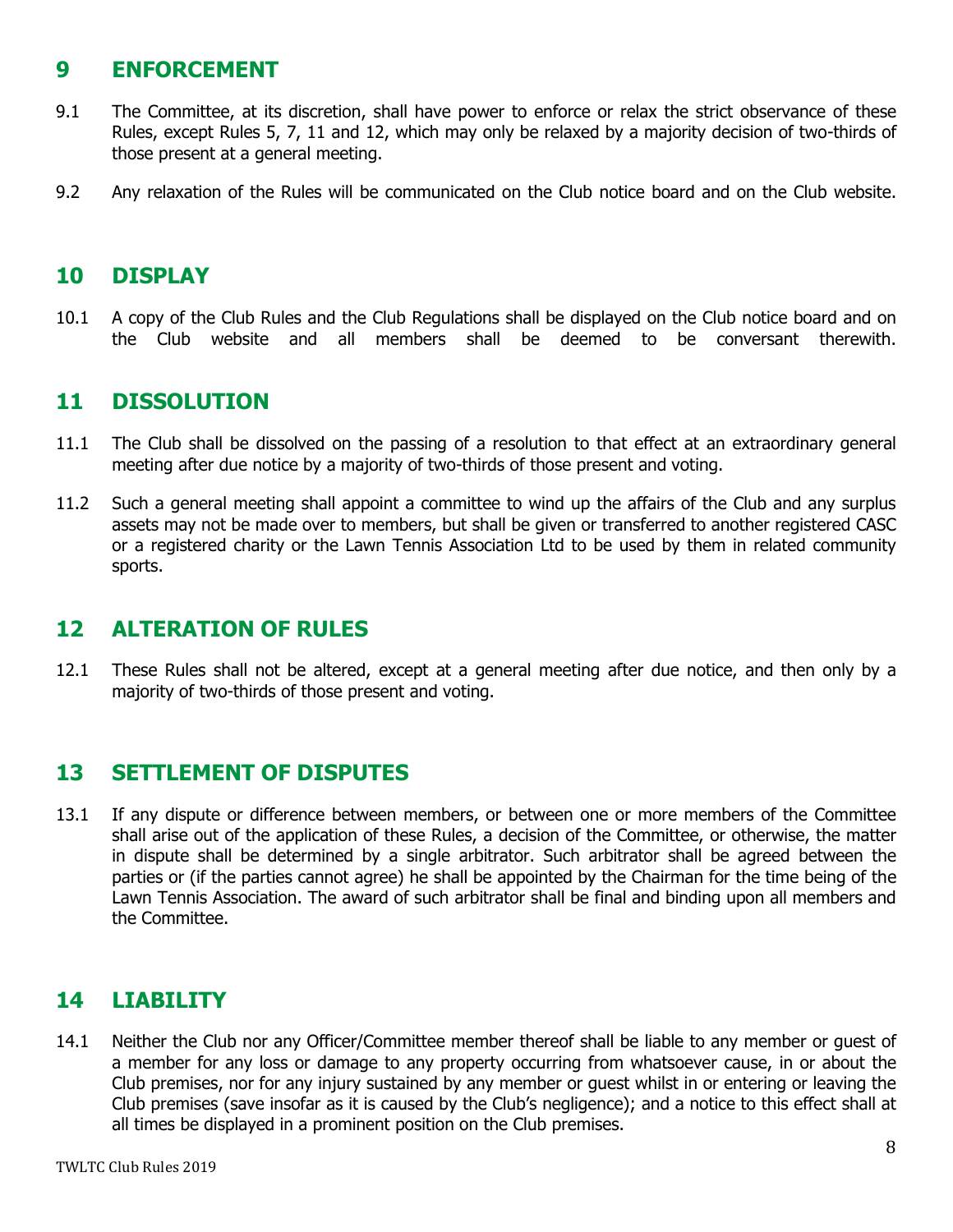14.2 The members of the Committee shall be indemnified by members of the Club (which includes Committee members in their capacity as members) against all liabilities properly incurred by them in the management of the affairs of the Club.

### **15 GENERAL**

#### **CLOSING OF COURTS**

15.1 If no member of the Committee or management team is present, the Groundsman shall have power to prohibit play on any court.

#### **MATCHES AND TOURNAMENTS**

15.2 Matches and Club/LTA Official and Junior Tournaments may be arranged from time to time by the Committee.

#### **DOGS**

- 15.3 No dogs shall be allowed on the ground unless on a lead. Owners are fully responsible for their dog and must immediately clean up any fouling of the Club grounds.
- 15.4 Dogs are not permitted inside the Clubhouse.

#### **HEALTH & SAFETY**

- 15.5 Smoking will not be permitted within the Clubhouse.
- 15.6 Members shall be required to comply with statutory and Club Health and Safety requirements.

#### **DRESS**

15.7 No one shall play on the courts unless dressed in clothing suitable for tennis. The wearing of shoes with heels, nails or spikes or trainers with ribbed soles is prohibited.

#### **BOOKING OF COURTS**

- 15.8 Courts may be reserved by the Committee for a Club match or tournament or other events, or for a lesson with Club coaches for which hard courts only may be used. A court booking scheme may be operated at certain times at the discretion of the Committee. Any court that is not used within 15 minutes of the start of the booking time can be used by another member for that entire booking session.
- 15.9 When all available courts of one type are occupied and a booking scheme is not operational, and members are waiting to play on that particular type of court, a court shall be vacated after two sets of not more than 13 games each, or in any case after 45 minutes further play.

#### **HOURS OF PLAY**

15.10 Play on grass courts shall not commence before 10:30am unless otherwise indicated by the Management, Committee or Groundsman.